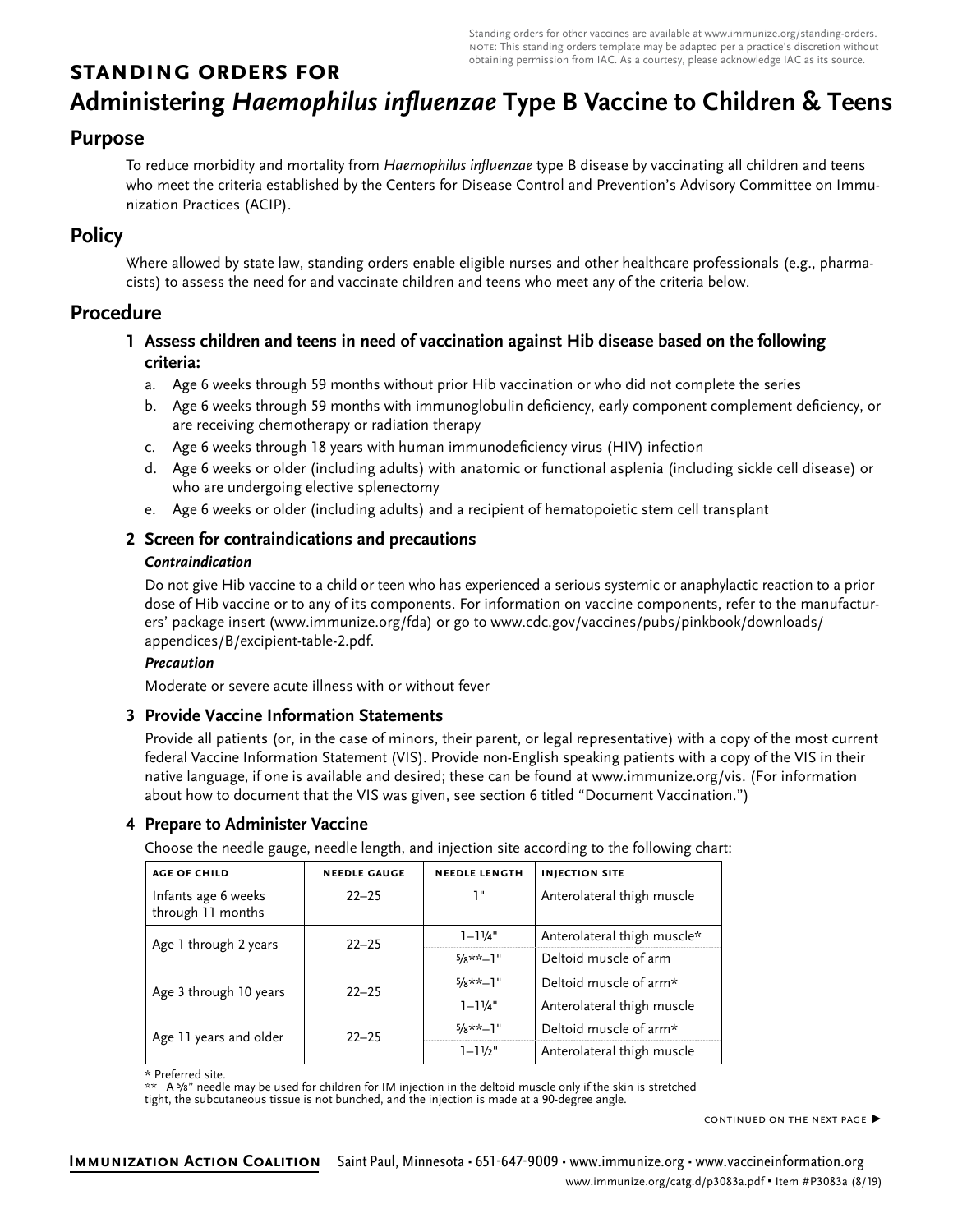**5 Administer Hib vaccine,** 0.5 mL, via the intramuscular (IM) route, according to the following tables:

| <b>VACCINE AND DOSE</b><br><b>NUMBER</b> | <b>RECOMMENDED</b><br><b>AGE FOR THIS</b><br><b>DOSE</b> | <b>MINIMUM AGE</b><br><b>FOR THIS DOSE</b> | <b>RECOMMENDED</b><br><b>INTERVAL TO</b><br><b>NEXT DOSE</b> | <b>MINIMUM</b><br><b>INTERVAL TO</b><br><b>NEXT DOSE</b> |
|------------------------------------------|----------------------------------------------------------|--------------------------------------------|--------------------------------------------------------------|----------------------------------------------------------|
| Hib#1                                    | 2 months                                                 | 6 weeks                                    | 8 weeks                                                      | 4 weeks                                                  |
| Hib#2                                    | 4 months                                                 | 10 weeks                                   | 8 weeks                                                      | 4 weeks                                                  |
| Hib $#31$                                | 6 months                                                 | 14 weeks                                   | 6–9 months                                                   | 8 weeks                                                  |
| Hib#4                                    | 12–15 months                                             | 12 months                                  |                                                              |                                                          |

#### *a. Schedule for routine vaccination*

#### *b. Schedule for catch-up vaccination of healthy children*

| <b>NUMBER OF PRIOR</b><br><b>DOCUMENTED DOSES</b> | <b>AGE GROUP</b>        | <b>SCHEDULE FOR ADMINISTRATION</b><br>OF HIB VACCINE          |
|---------------------------------------------------|-------------------------|---------------------------------------------------------------|
| 0 documented doses,<br>or none known              | Younger than age 1 year | Follow schedule as per above.                                 |
| 0 documented doses.<br>or none known              | 12 through 59 months    | Give dose #1, followed by final<br>dose in 8 weeks. (no more) |
| 1 dose before age 1 year                          |                         | Give dose #2 at least 8 weeks<br>after dose #1. (no more)     |
| 2 doses before age 1 year                         |                         | Give dose #3 at least 8 weeks<br>after dose #2. (no more)     |

#### *c. Schedule for catch-up vaccination of children with certain medical conditions2* **Note: Children younger than age 12 months with special medical conditions should follow routine Hib vaccination recommendations (see 5a above).**

|                                                                          | <b>AGE AND VACCINATION HISTORY</b>                                                                                                     |                                                                                                     |                                                                            |  |
|--------------------------------------------------------------------------|----------------------------------------------------------------------------------------------------------------------------------------|-----------------------------------------------------------------------------------------------------|----------------------------------------------------------------------------|--|
| <b>MEDICAL CONDITION</b><br>OR PROCEDURE                                 | CHILDREN AGE 12-59<br><b>MONTHS WHO ARE UN-</b><br>VACCINATED <sup>2</sup> OR HISTORY<br>OF ONLY 1 DOSE BEFORE<br><b>AGE 12 MONTHS</b> | CHILDREN AGE 12-59<br>MONTHS WITH HIS-<br>TORY OF 2 OR MORE<br>DOSES BEFORE AGE 12<br><b>MONTHS</b> | CHILDREN AGE 5<br>YEARS OR OLDER<br>WHO ARE UNVAC-<br>CINATED <sup>2</sup> |  |
| Functional or anatomic<br>asplenia                                       | Give 2 doses, 8 weeks<br>apart.                                                                                                        | Give 1 dose at least<br>8 weeks after<br>previous dose                                              | Give 1 dose                                                                |  |
| HIV-infected                                                             | Give 2 doses, 8 weeks<br>apart.                                                                                                        | Give 1 dose at least<br>8 weeks after<br>previous dose                                              | Give 1 dose                                                                |  |
| Immunoglobulin defi-<br>ciency, early component<br>complement deficiency | Give 2 doses, 8 weeks<br>apart.                                                                                                        | Give 1 dose at least<br>8 weeks after<br>previous dose                                              |                                                                            |  |
| Chemotherapy or<br>radiation therapy <sup>3</sup>                        | Give 2 doses, 8 weeks<br>apart. $3$                                                                                                    | Give 1 dose at least<br>8 weeks after<br>previous dose. <sup>3</sup>                                |                                                                            |  |
| Hematopoietic stem cell<br>transplant                                    | Give 3 doses (at least 4 weeks apart) beginning 6–12 months<br>after transplant, regardless of Hib vaccination history.                |                                                                                                     |                                                                            |  |
| Elective splenectomy                                                     | For unvaccinated children age 15 months or older, give 1 dose,<br>preferably at least 14 days before procedure                         |                                                                                                     |                                                                            |  |

**1** PRP-OMP (Pedvax-Hib, Merck) is given as a 2-dose primary series (age 2 and 4 mos) with a booster at age 12–15 mos. PRP-T vaccines (ActHib, Sanofi and HibrixGSK) are given as a 3-dose primary series (age 2, 4, and 6 mos) with a booster at age 12–15 mos. PedvaxHIB is preferred for American Indian/Alaska Native infants.

- **2** Children who have not received a primary series and booster or at least 1 dose of Hib vaccine at age 15 months or older are considered unvaccinated.
- **3** Children who were vaccinated within 14 days of starting immunosuppressive therapy should be revaccinated at least 3 months after completion of therapy.

continued on the next page ▶